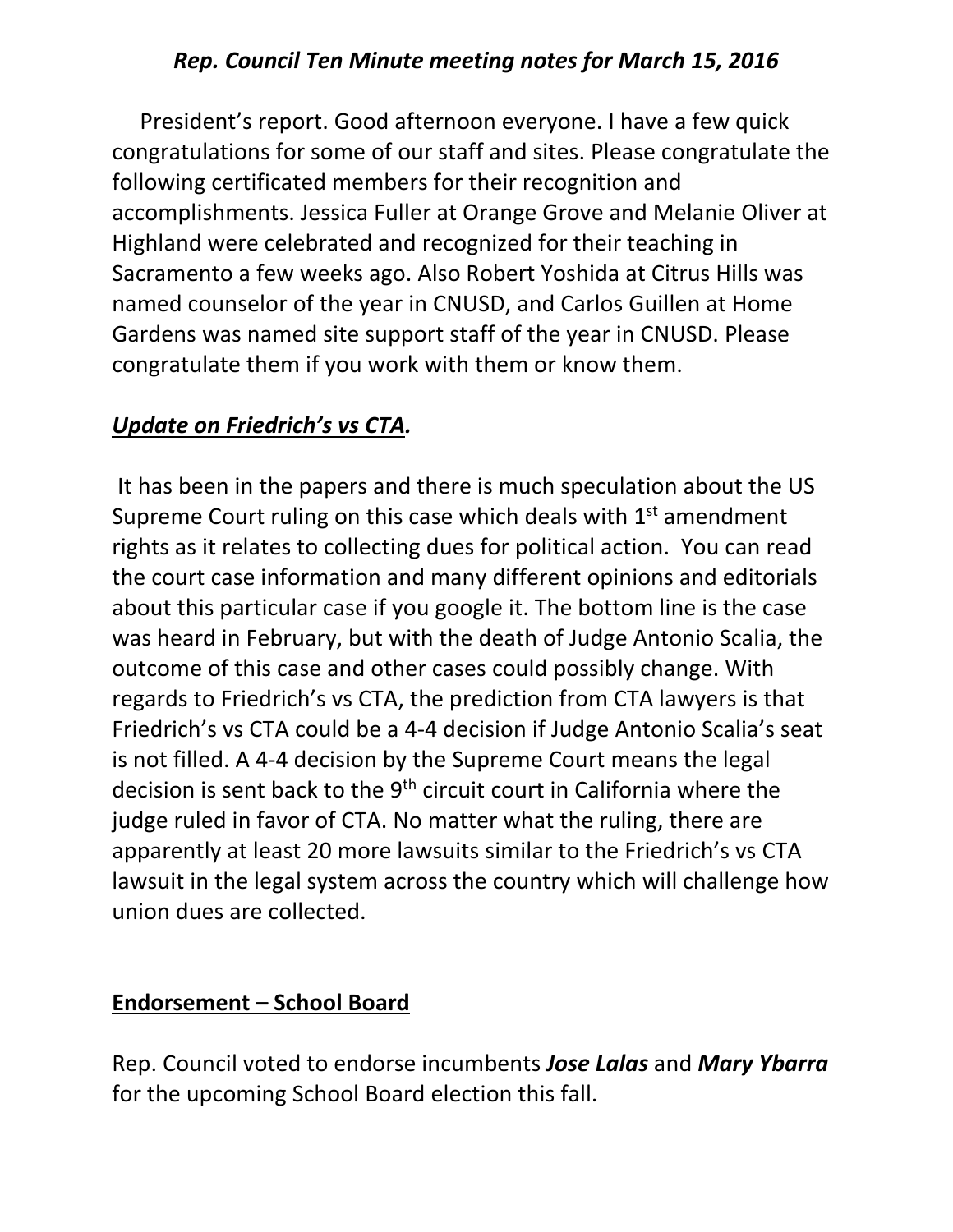## **Day of the Child**

Day of the Child celebration is April 16<sup>th</sup> from 10:00 am to 2:00 pm at the Corona city park. Anyone interested in volunteering at the CNTA Booth, contact Monica Openshaw at mopenshaw@cnusd.k12.ca.us.

# *Children's Education and Health care Protection Act (Initiative to Extend Prop. 30)*

Seven signatures in seven days initiative. Thanks to everyone who has already started. It was shared at Rep. Council that CA public schools are not being adequately funded to truly meet the needs of our students. In 1964, CA was ranked  $5<sup>th</sup>$  nationally in per pupil spending and the state was seen as a leader and an example to the rest of the country with regards to our K-12 and higher education programs. Around 1980, we were ranked 23<sup>rd</sup> in the nation. In 2014-15, (even with the new Local Control Funding Formula (LCFF) that we have received from Prop. 30), we were ranked around 47<sup>th</sup> in the nation in per pupil spending. We are also ranked as low as 47<sup>th</sup> or lower in counselor to student ratio, nurse to student ratio, librarian to student ratio and administrator to student ratio. The reason these facts were mentioned in Rep. Council is due to the sales tax provision of Prop. 30 expires in 2016 and the income tax provision of Prop. 30 expires in 2018. The signature campaign is to get a new proposition on the ballot for the fall to replace or extend the funding for K-14 schools in CA.

 \*\*Please note we are extending the timeline on getting signatures. The goal is to have members get seven signatures. If you have not turned in your signatures, want to get more signatures or even start getting seven signatures there is still time. Please see your Site Rep. or call CNTA (951-737-3414), we can provide you the information. *Friday, April 15th* is last day we are collecting the signature gathering pages. *There are contests going on for individuals and local associations in our Region 4 for gathering the most signatures. The 1st place individual with the most signatures wins \$500, 2nd place \$400, 3rd place \$300, 4th \$ 200 and 5th \$100***.**